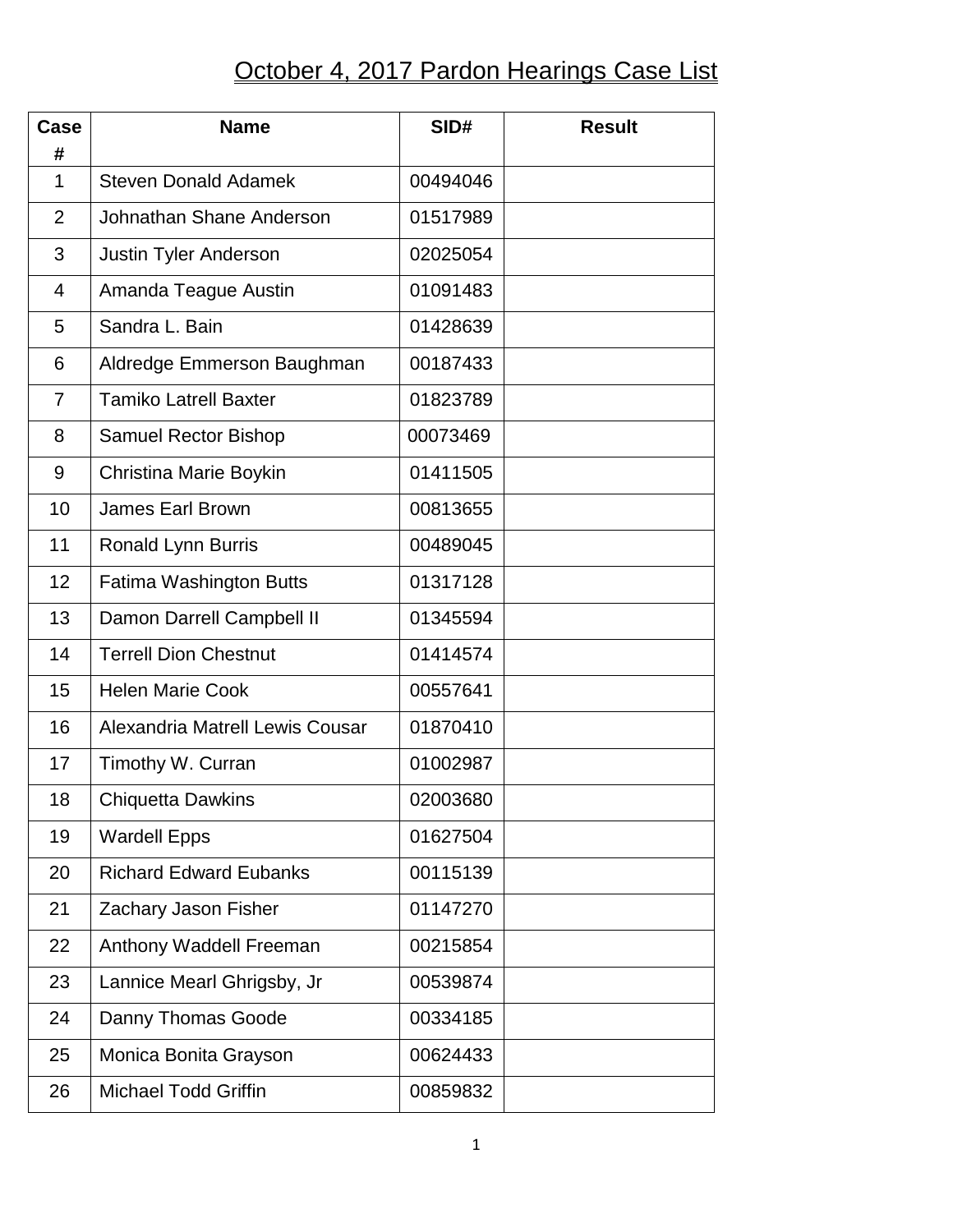## October 4, 2017 Pardon Hearings Case List

| 27 | Onsephiorous L. Grissette        | 01532360 |
|----|----------------------------------|----------|
| 28 | Warren Maurice Hamilton, Jr.     | 01446376 |
| 29 | Larry David Hays                 | 00124628 |
| 30 | <b>Kristine Carol Hennek</b>     | 01464258 |
| 31 | Jimmy Edward Hollingsworth       | 00262752 |
| 32 | Monica T. Holmes                 | 01610508 |
| 33 | Sandra Horne                     | 00779183 |
| 34 | Clifford S. Hubbard              | L0001077 |
| 35 | <b>Richard Monroe Jackson</b>    | 00521950 |
| 36 | Simon Jermaine Jackson           | 00896169 |
| 37 | <b>Thomas Keels Jefferson</b>    | 01212924 |
| 38 | Ashley Brooke Kemp               | 01506285 |
| 39 | James Charles Littlejohn         | 00412631 |
| 40 | <b>Averian Torenental McCoy</b>  | 00827330 |
| 41 | Raheem R. McCray                 | 01897838 |
| 42 | <b>Jesse Stevens Metcalf</b>     | 00017227 |
| 43 | <b>Jasmine Mills</b>             | 02197880 |
| 44 | Linda Ann Neely                  | 00383823 |
| 45 | <b>Bradley Turner Perricelli</b> | 01648871 |
| 46 | Carl Wayne Peterson              | 00489876 |
| 47 | Ricky T. Prather                 | 02005274 |
| 48 | James B. Prosser                 | 01667931 |
| 49 | Natasha Reeves                   | 01692067 |
| 50 | <b>Anthony Durant Roach</b>      | 01000024 |
| 51 | <b>Iris Robinson</b>             | 00976142 |
| 52 | <b>Michael Vernon Saunders</b>   | 00840142 |
| 53 | Nicholas John Savastano          | 00738514 |